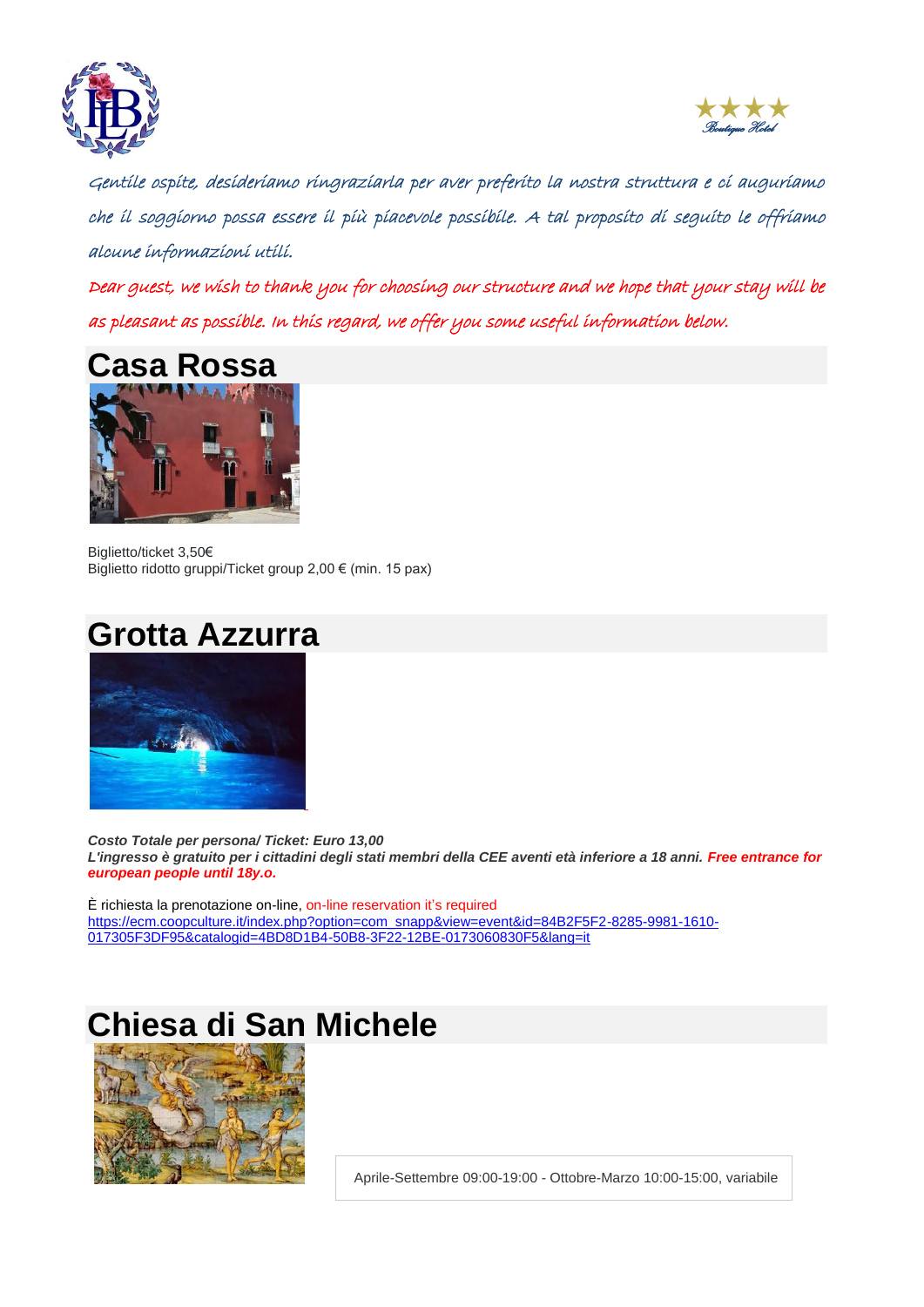



### **Monte Solaro**



*seggiovia [https://www.montesolarocapri.it](https://www.montesolarocapri.it/) +390818371877* 

*Via Caposcuro, 10 80071 Anacapri (NA) info@montesolarocapri.it - [www.facebook.com/montesolarocapri](https://www.facebook.com/montesolarocapri)* 12,00€ per pers. – è possibile acquistare i biglietti presso di noi - Tickets availables in hotel, ask to reception

### **Villa San Michele**



### *Barbarossa castle*

| Guided visits to our 1000 year old castle and ornithological station<br><b>Every Thursday</b> |       |
|-----------------------------------------------------------------------------------------------|-------|
| April and October                                                                             | 16.00 |
| May-September                                                                                 | 17.00 |

Please book at **[bookshop@sanmichele.org](mailto:bookshop@sanmichele.org)** or call +39 081 837 14 01

#### *Tickets*

| Adults             | 10 Euro |
|--------------------|---------|
| Youth and students | 6 Euro  |
| Children under 10  | Gratis  |
| School visits      | 4 Euro  |
|                    |         |

For groups travelling together, please contact us at +39 081 837 14 01 or [museum@sanmichele.org](mailto:museum@sanmichele.org) or [sanmichele@sanmichele.org](mailto:sanmichele@sanmichele.org)

è possibile acquistare i biglietti presso di noi - Tickets availables in hotel, ask to reception